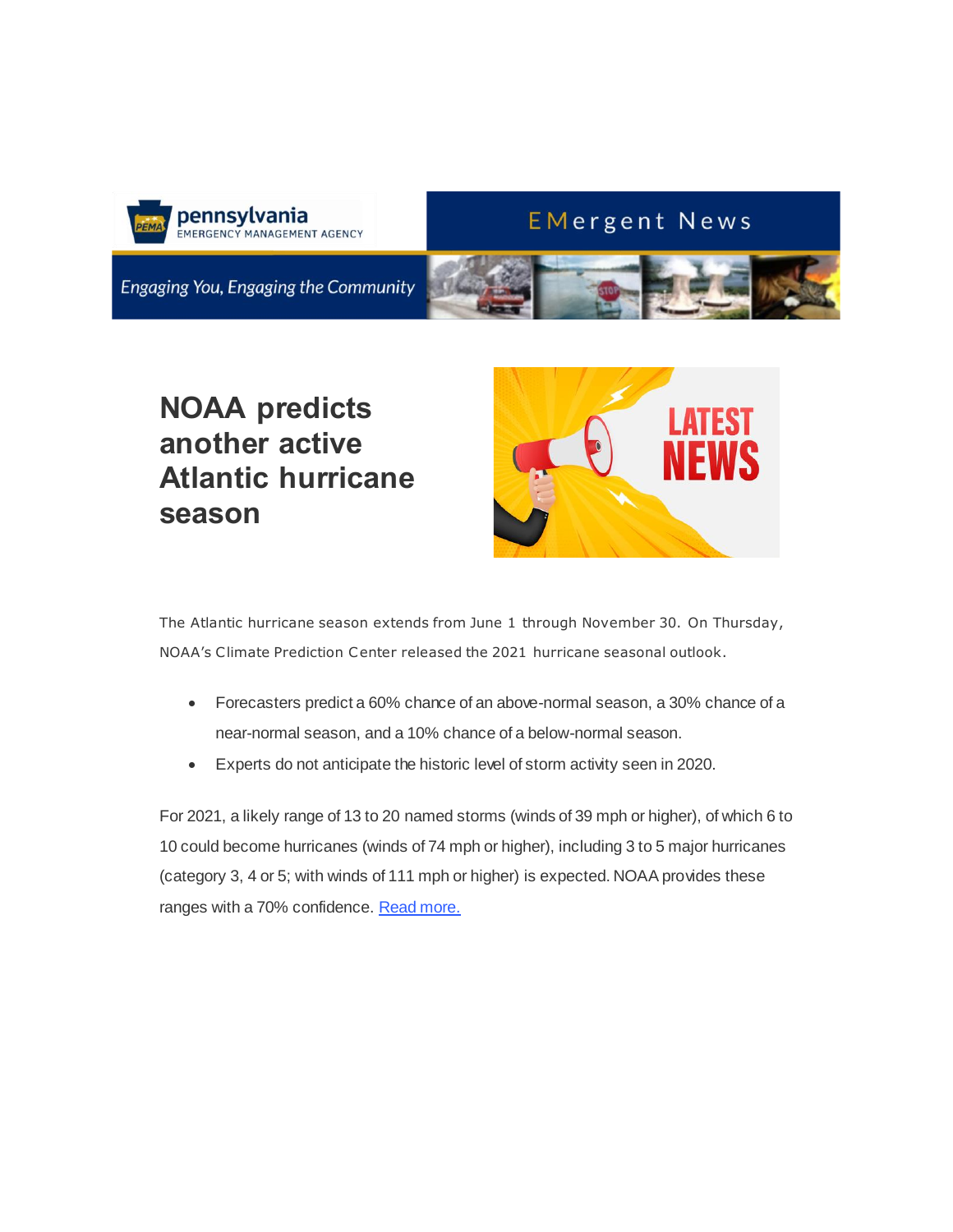# **Community and Individual Preparedness** Hurricane Preparedness



#### **Check out the Blog and Tools You can Use**

What can we expect this year? Read the **[Ready PA blog](https://gcc02.safelinks.protection.outlook.com/?url=https%3A%2F%2Ft.e2ma.net%2Fclick%2Fn4fo4c%2F7ngl0ne%2Fn4fsjj&data=04%7C01%7Creadypa%40pa.gov%7Cff368d4736824aa689c308d91c90d053%7C418e284101284dd59b6c47fc5a9a1bde%7C0%7C0%7C637572230572151077%7CUnknown%7CTWFpbGZsb3d8eyJWIjoiMC4wLjAwMDAiLCJQIjoiV2luMzIiLCJBTiI6Ik1haWwiLCJXVCI6Mn0%3D%7C1000&sdata=mFQUxGc1B27NkR8qRDSF37nURXEc4SaRvB4wjnV2vPg%3D&reserved=0)** to learn more about hurricanes and tropical storms in Pennsylvania.

Download the [article and newsletter](https://gcc02.safelinks.protection.outlook.com/?url=https%3A%2F%2Ft.e2ma.net%2Fclick%2Fn4fo4c%2F7ngl0ne%2F3wgsjj&data=04%7C01%7Creadypa%40pa.gov%7Cff368d4736824aa689c308d91c90d053%7C418e284101284dd59b6c47fc5a9a1bde%7C0%7C0%7C637572230572151077%7CUnknown%7CTWFpbGZsb3d8eyJWIjoiMC4wLjAwMDAiLCJQIjoiV2luMzIiLCJBTiI6Ik1haWwiLCJXVCI6Mn0%3D%7C1000&sdata=55gQ6qljMulLTDhl6dMpApOjthFtmC6w3D8VqzagCJk%3D&reserved=0) and share with your community.

#### **Tools for you to use:**

- Download th[e Hurricane & Tropical Storm fact sheet](https://gcc02.safelinks.protection.outlook.com/?url=https%3A%2F%2Ft.e2ma.net%2Fclick%2Fn4fo4c%2F7ngl0ne%2Fjphsjj&data=04%7C01%7Creadypa%40pa.gov%7Cff368d4736824aa689c308d91c90d053%7C418e284101284dd59b6c47fc5a9a1bde%7C0%7C0%7C637572230572161035%7CUnknown%7CTWFpbGZsb3d8eyJWIjoiMC4wLjAwMDAiLCJQIjoiV2luMzIiLCJBTiI6Ik1haWwiLCJXVCI6Mn0%3D%7C1000&sdata=Qz%2F8spSj%2BgWQNIYcNgCGe8Pus%2B3PgDzX0vcMJ5EHiE0%3D&reserved=0) and include it in your newsletters and social media.
- Download and use the **[graphics, social media posts and talking points](https://gcc02.safelinks.protection.outlook.com/?url=https%3A%2F%2Ft.e2ma.net%2Fclick%2Fn4fo4c%2F7ngl0ne%2Fzhisjj&data=04%7C01%7Creadypa%40pa.gov%7Cff368d4736824aa689c308d91c90d053%7C418e284101284dd59b6c47fc5a9a1bde%7C0%7C0%7C637572230572161035%7CUnknown%7CTWFpbGZsb3d8eyJWIjoiMC4wLjAwMDAiLCJQIjoiV2luMzIiLCJBTiI6Ik1haWwiLCJXVCI6Mn0%3D%7C1000&sdata=y%2BVP1UU9q4yI%2B3sYJzJRYsL%2FUVi2mSOQ1JWvcO9HBEY%3D&reserved=0)** for May.
- Keep your community informed: Share this link to have folks sign up for the ReadyPA [Newsletter](https://gcc02.safelinks.protection.outlook.com/?url=https%3A%2F%2Ft.e2ma.net%2Fclick%2Fn4fo4c%2F7ngl0ne%2Ffajsjj&data=04%7C01%7Creadypa%40pa.gov%7Cff368d4736824aa689c308d91c90d053%7C418e284101284dd59b6c47fc5a9a1bde%7C0%7C0%7C637572230572161035%7CUnknown%7CTWFpbGZsb3d8eyJWIjoiMC4wLjAwMDAiLCJQIjoiV2luMzIiLCJBTiI6Ik1haWwiLCJXVCI6Mn0%3D%7C1000&sdata=CMG26s9qPUkVyLhHUAWowVHk%2FWnOQ69q2UhZhKjwuyA%3D&reserved=0)**.**

## **Grant Deadlines**

The Commonwealth Financing Authority is now accepting applications for grants funded by Act 13 drilling impact fees for watershed restoration, abandoned mine drainage abatement, baseline water quality data,



orphaned or abandoned well plugging, sewage facilities, flood mitigation programs and recreation.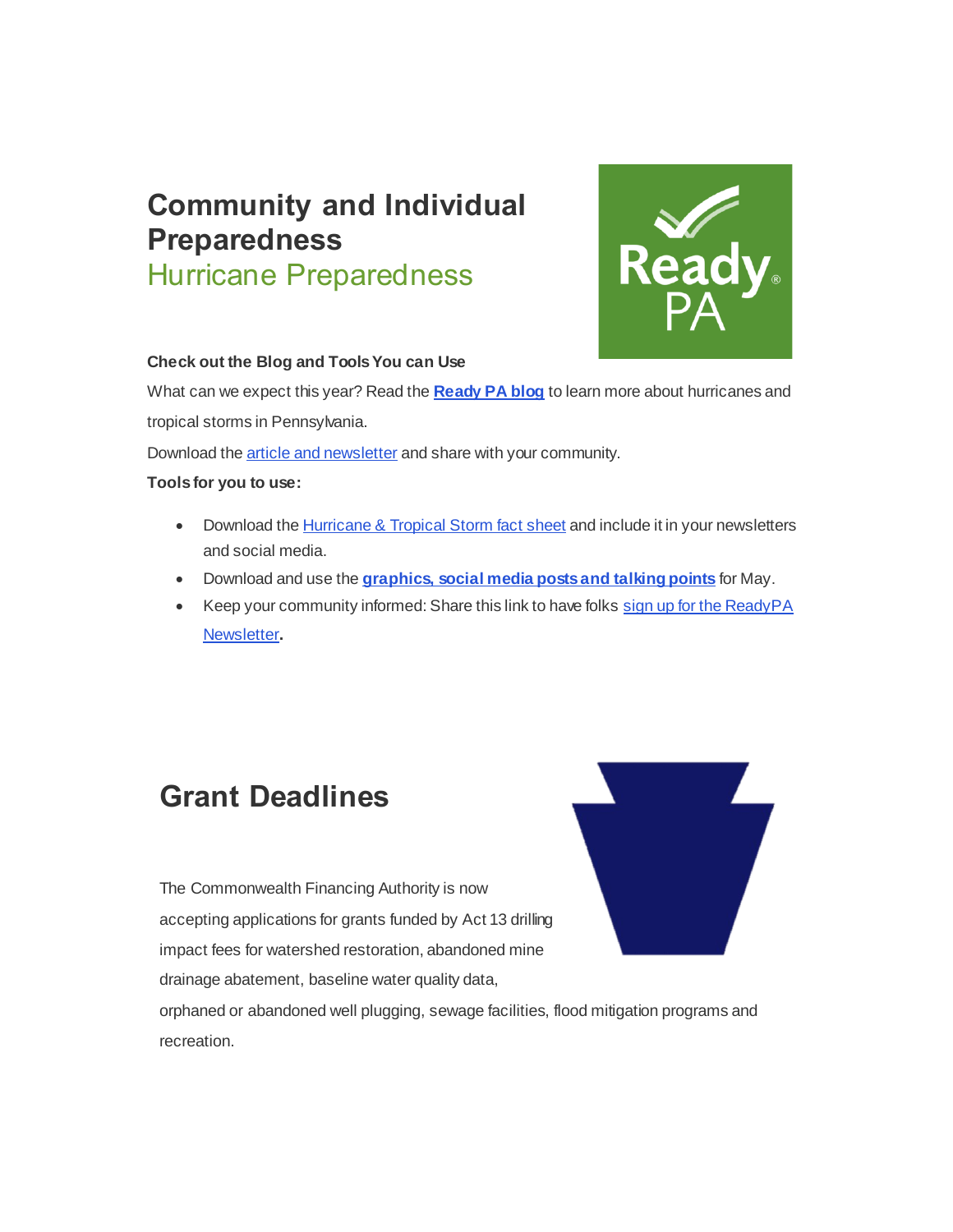#### **[GRANT DEADLINE IS MAY 31.](https://gcc02.safelinks.protection.outlook.com/?url=https%3A%2F%2Ft.e2ma.net%2Fclick%2Fn4fo4c%2F7ngl0ne%2Fv2jsjj&data=04%7C01%7Creadypa%40pa.gov%7Cff368d4736824aa689c308d91c90d053%7C418e284101284dd59b6c47fc5a9a1bde%7C0%7C0%7C637572230572170995%7CUnknown%7CTWFpbGZsb3d8eyJWIjoiMC4wLjAwMDAiLCJQIjoiV2luMzIiLCJBTiI6Ik1haWwiLCJXVCI6Mn0%3D%7C1000&sdata=3ZqL4gqUa1rO%2FWkxpAVEse%2FWrnN2L9KS7xpDGnlx2s4%3D&reserved=0)**

- May 31-- CFA Act 13 Watershed Restoration Grant
- May 31-- CFA Act 13 Abandoned Mine Drainage Treatment Grant
- May 31-- CFA Act 13 Orphan & Abandoned Well Plugging Grant
- May 31-- CFA Act 13 Water Quality Monitoring Grant
- May 31-- CFA Act 13 Sewage Facility Grants
- May 31-- CFA Act 13 Flood Mitigation Grant
- May 31-- CFA Act 13 Greenways, Trails & Recreation Grants

### **COVID-19 Update**

#### **Helpful infographics and summaries**

*(links will not work using Internet Explorer)*

- UPDATED: [COVID-19 by the Numbers](https://gcc02.safelinks.protection.outlook.com/?url=https%3A%2F%2Ft.e2ma.net%2Fclick%2Fn4fo4c%2F7ngl0ne%2Frnlsjj&data=04%7C01%7Creadypa%40pa.gov%7Cff368d4736824aa689c308d91c90d053%7C418e284101284dd59b6c47fc5a9a1bde%7C0%7C0%7C637572230572180949%7CUnknown%7CTWFpbGZsb3d8eyJWIjoiMC4wLjAwMDAiLCJQIjoiV2luMzIiLCJBTiI6Ik1haWwiLCJXVCI6Mn0%3D%7C1000&sdata=t%2FuPnCpFj2tYyxGT7iKVk1AUIJDxXcPbt%2BZbV10QdR8%3D&reserved=0)
- [Recovery by the Numbers](https://gcc02.safelinks.protection.outlook.com/?url=https%3A%2F%2Ft.e2ma.net%2Fclick%2Fn4fo4c%2F7ngl0ne%2F7fmsjj&data=04%7C01%7Creadypa%40pa.gov%7Cff368d4736824aa689c308d91c90d053%7C418e284101284dd59b6c47fc5a9a1bde%7C0%7C0%7C637572230572180949%7CUnknown%7CTWFpbGZsb3d8eyJWIjoiMC4wLjAwMDAiLCJQIjoiV2luMzIiLCJBTiI6Ik1haWwiLCJXVCI6Mn0%3D%7C1000&sdata=36b2tIYtL%2FyAuTM%2B%2B0Pe249Nf5CR0Hvx1e1ncoVmQr0%3D&reserved=0)
- [2020 PEMA Milestones and Highlights](https://gcc02.safelinks.protection.outlook.com/?url=https%3A%2F%2Ft.e2ma.net%2Fclick%2Fn4fo4c%2F7ngl0ne%2Fn8msjj&data=04%7C01%7Creadypa%40pa.gov%7Cff368d4736824aa689c308d91c90d053%7C418e284101284dd59b6c47fc5a9a1bde%7C0%7C0%7C637572230572190903%7CUnknown%7CTWFpbGZsb3d8eyJWIjoiMC4wLjAwMDAiLCJQIjoiV2luMzIiLCJBTiI6Ik1haWwiLCJXVCI6Mn0%3D%7C1000&sdata=cm%2FQzV9bHsq50IXasxB7iBgPzEsJxF73Bt6muZnXQoo%3D&reserved=0)
- [COVID 19 Non-Congregate Sheltering](https://gcc02.safelinks.protection.outlook.com/?url=https%3A%2F%2Ft.e2ma.net%2Fclick%2Fn4fo4c%2F7ngl0ne%2F30nsjj&data=04%7C01%7Creadypa%40pa.gov%7Cff368d4736824aa689c308d91c90d053%7C418e284101284dd59b6c47fc5a9a1bde%7C0%7C0%7C637572230572190903%7CUnknown%7CTWFpbGZsb3d8eyJWIjoiMC4wLjAwMDAiLCJQIjoiV2luMzIiLCJBTiI6Ik1haWwiLCJXVCI6Mn0%3D%7C1000&sdata=qQr5IVWM79PnzVWeMIRMEwkzt2xrtweFXPBO4P0D3%2Fo%3D&reserved=0)

#### **PA DOH Vaccine Distribution Update:**

According to the CDC, as of Friday morning, May 21, 50.5% of Pennsylvanians age 18 and older are fully vaccinated.

#### **Department of Health COVID 19 Update:**

The Pennsylvania Department of Health today confirmed as of 12:00 a.m., May 21:

- There were 1,823 additional positive cases of COVID-19, bringing the statewide total to 1,193,355
- The trend in the 14-day moving average number of hospitalized patients per day is

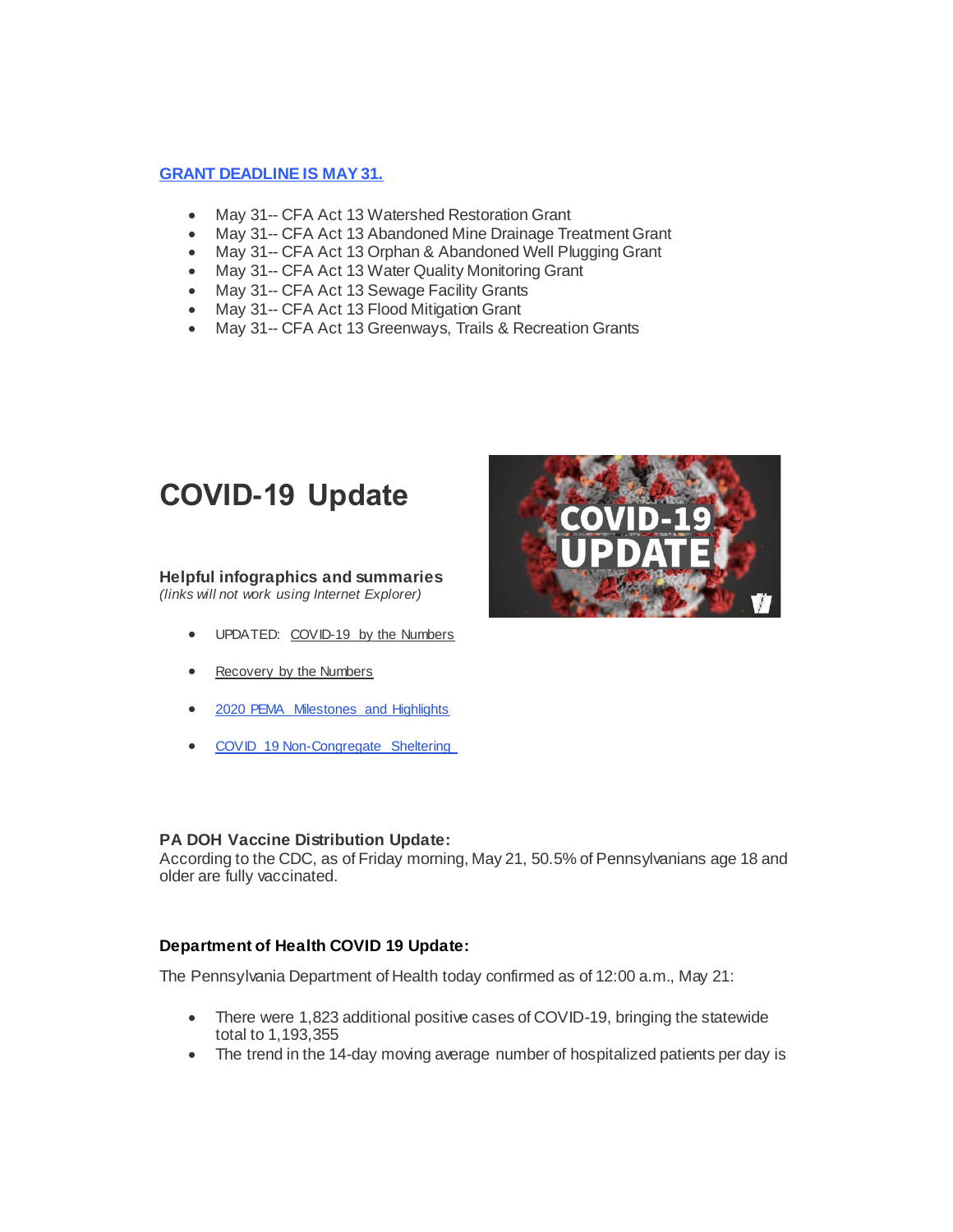coming down, after peaking at 2,661 patients which is slightly below what it was at the height of the spring 2020 peak of 2,751 patients on May 3, 2020.

- The full 14-day moving average since the start of the pandemic can be foun[d here.](https://gcc02.safelinks.protection.outlook.com/?url=https%3A%2F%2Ft.e2ma.net%2Fclick%2Fn4fo4c%2F7ngl0ne%2Fv6qsjj&data=04%7C01%7Creadypa%40pa.gov%7Cff368d4736824aa689c308d91c90d053%7C418e284101284dd59b6c47fc5a9a1bde%7C0%7C0%7C637572230572210817%7CUnknown%7CTWFpbGZsb3d8eyJWIjoiMC4wLjAwMDAiLCJQIjoiV2luMzIiLCJBTiI6Ik1haWwiLCJXVCI6Mn0%3D%7C1000&sdata=31Cae83HhGBWHS9xPLgpr%2Bmhp3kUZ42Av8wb8TDQJKA%3D&reserved=0)
- 1309 Patients Hospitalized.
- 310 Patients in the Intensive Care Unit.
- There are 4,548,782 individuals who have tested negative to date.

County-specific information and a statewide map are available on the **[COVID-19 Data](https://gcc02.safelinks.protection.outlook.com/?url=https%3A%2F%2Ft.e2ma.net%2Fclick%2Fn4fo4c%2F7ngl0ne%2Fbzrsjj&data=04%7C01%7Creadypa%40pa.gov%7Cff368d4736824aa689c308d91c90d053%7C418e284101284dd59b6c47fc5a9a1bde%7C0%7C0%7C637572230572210817%7CUnknown%7CTWFpbGZsb3d8eyJWIjoiMC4wLjAwMDAiLCJQIjoiV2luMzIiLCJBTiI6Ik1haWwiLCJXVCI6Mn0%3D%7C1000&sdata=c6DtsaNUlh2Fca4N0KuvSJ%2FVGpz34F%2FLfjZciGcBcQs%3D&reserved=0)  [Dashboard.](https://gcc02.safelinks.protection.outlook.com/?url=https%3A%2F%2Ft.e2ma.net%2Fclick%2Fn4fo4c%2F7ngl0ne%2Fbzrsjj&data=04%7C01%7Creadypa%40pa.gov%7Cff368d4736824aa689c308d91c90d053%7C418e284101284dd59b6c47fc5a9a1bde%7C0%7C0%7C637572230572210817%7CUnknown%7CTWFpbGZsb3d8eyJWIjoiMC4wLjAwMDAiLCJQIjoiV2luMzIiLCJBTiI6Ik1haWwiLCJXVCI6Mn0%3D%7C1000&sdata=c6DtsaNUlh2Fca4N0KuvSJ%2FVGpz34F%2FLfjZciGcBcQs%3D&reserved=0)** 

## **Training**



#### **Meet and Greet the Team**

PEMA's Training & Exercise division will be doing an optional Training & Exercise Division

virtual meet & greet beginning next week (one for each area office). Invite was sent to each area office to share with their counties. The virtual meet and greet is a quick way for everyone who is interested to put faces with the names and get acquainted with who is working on what in the division as we've had some turnover in the last year.

We look forward to talking with you!

#### **Area Office IST Dates**

**Western Area Office** June 29 -30, 2021

**Central Area Office** June 21 - 22, 2021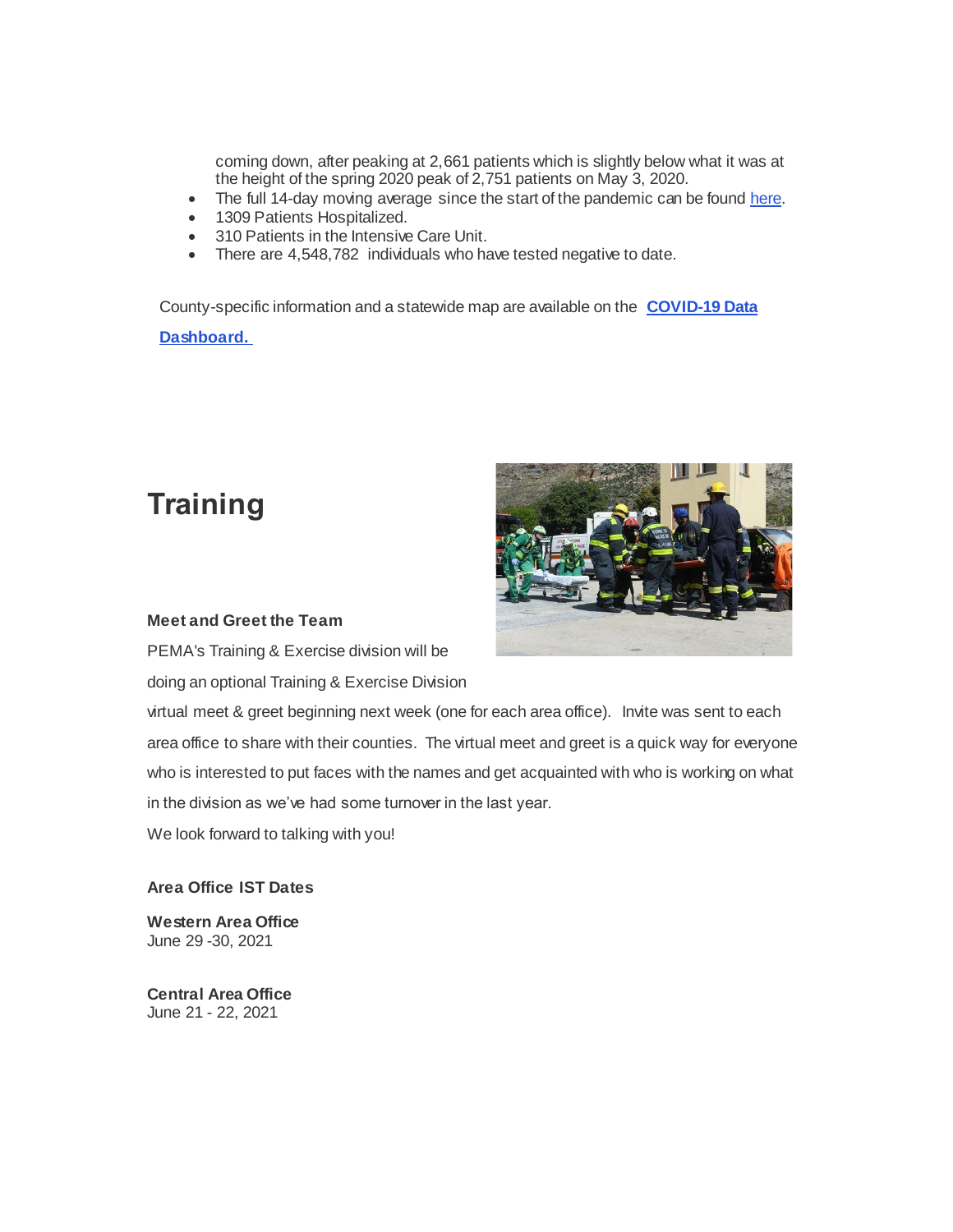## **Emergency Management News**

#### **FEMA Bulletin Updates: May 17**

[In this edition](https://gcc02.safelinks.protection.outlook.com/?url=https%3A%2F%2Ft.e2ma.net%2Fclick%2Fn4fo4c%2F7ngl0ne%2Frrssjj&data=04%7C01%7Creadypa%40pa.gov%7Cff368d4736824aa689c308d91c90d053%7C418e284101284dd59b6c47fc5a9a1bde%7C0%7C0%7C637572230572210817%7CUnknown%7CTWFpbGZsb3d8eyJWIjoiMC4wLjAwMDAiLCJQIjoiV2luMzIiLCJBTiI6Ik1haWwiLCJXVCI6Mn0%3D%7C1000&sdata=90Z%2BvnEZF9wzBCh5o9mRE9%2Bbw5SBNSv4c3sTBAX3500%3D&reserved=0)**:**

- FEMA Offers Planning Support for Disaster Response and Recovery
- FEMA Uses Intelligent Virtual Agents for COVID-19 Funeral Assistance
- Earthquake Risk Virtual Presentation
- FEMA Releases Private Sector Organizations Fact Sheet
- FEMA Releases Shelter-in-Place Guidance

#### **FEMA Offers Planning Support for Disaster Response and Recovery**

The emergency management community has been operating in a pandemic environment for over a year. FEMA released the ["COVID-19 Pandemic Operational Guidance: All Hazards](https://gcc02.safelinks.protection.outlook.com/?url=https%3A%2F%2Ft.e2ma.net%2Fclick%2Fn4fo4c%2F7ngl0ne%2F7jtsjj&data=04%7C01%7Creadypa%40pa.gov%7Cff368d4736824aa689c308d91c90d053%7C418e284101284dd59b6c47fc5a9a1bde%7C0%7C0%7C637572230572220771%7CUnknown%7CTWFpbGZsb3d8eyJWIjoiMC4wLjAwMDAiLCJQIjoiV2luMzIiLCJBTiI6Ik1haWwiLCJXVCI6Mn0%3D%7C1000&sdata=%2FckWUmjw5TjmCzSXNM63Npp5ChN0RldVOH51alZwnYk%3D&reserved=0)  [Incidents Response and Recovery](https://gcc02.safelinks.protection.outlook.com/?url=https%3A%2F%2Ft.e2ma.net%2Fclick%2Fn4fo4c%2F7ngl0ne%2F7jtsjj&data=04%7C01%7Creadypa%40pa.gov%7Cff368d4736824aa689c308d91c90d053%7C418e284101284dd59b6c47fc5a9a1bde%7C0%7C0%7C637572230572220771%7CUnknown%7CTWFpbGZsb3d8eyJWIjoiMC4wLjAwMDAiLCJQIjoiV2luMzIiLCJBTiI6Ik1haWwiLCJXVCI6Mn0%3D%7C1000&sdata=%2FckWUmjw5TjmCzSXNM63Npp5ChN0RldVOH51alZwnYk%3D&reserved=0)."

The document was designed to help emergency managers plan for disaster response and recovery, while adhering to public health guidelines to prevent the spread of COVID-19. The guidance serves as a tool for governments, outlining guidance related to new priorities that have arisen in recent months.